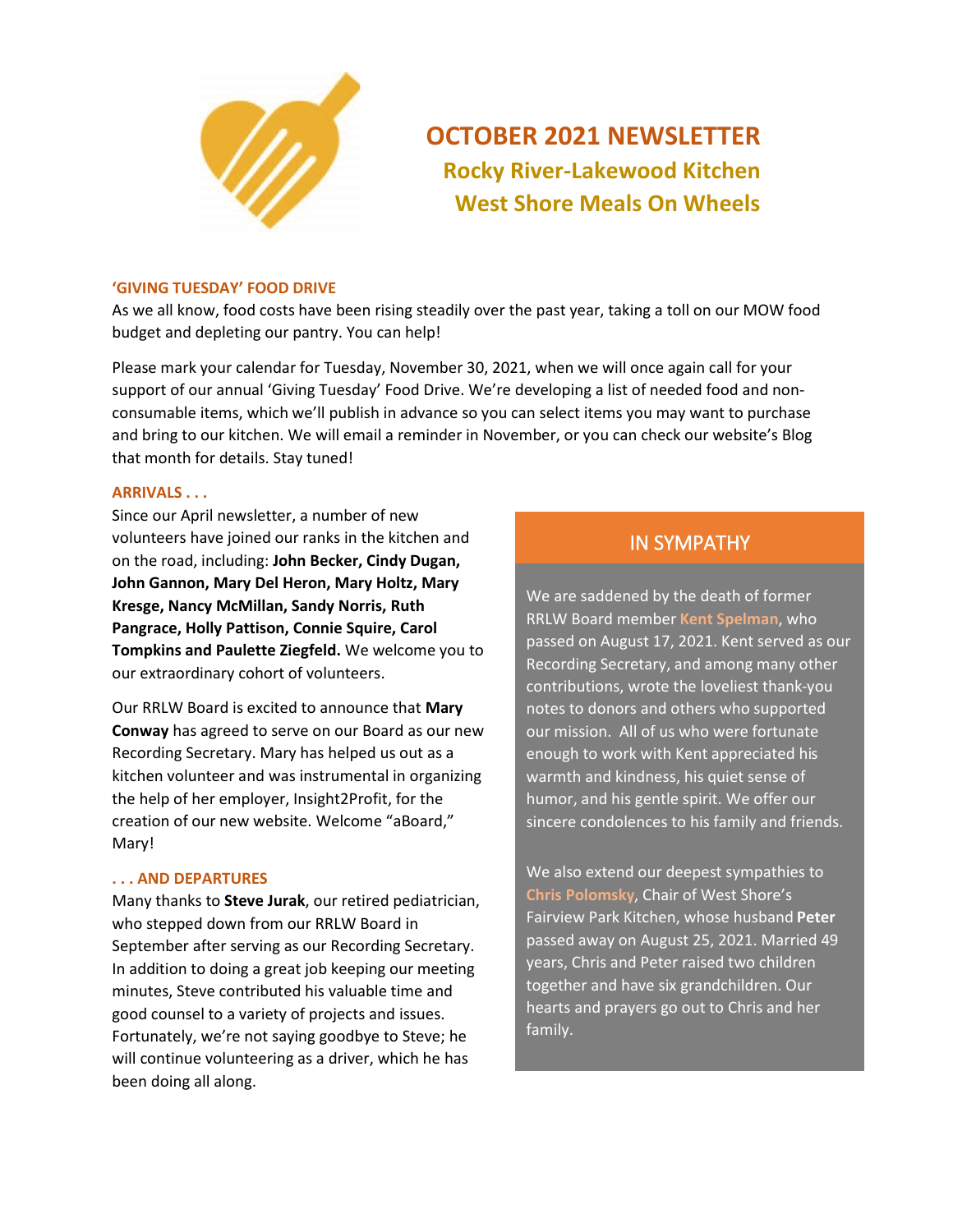### **THANK YOU!**

**Messiah Lutheran (Fairview Park)** and **Good Soil Lutheran (Rocky River)** made generous contributions in July, supporting of our program for lower-income meal recipients.

Although the cost of our meal service is affordable for many in our community, those who must rely on government assistance for their well-being can find it difficult to pay \$40 per week for nutritious food. Our subsidized-meals program provides qualified low-income recipients with meal deliveries at half price. This program is only possible thanks to the generosity of community donors.

We are deeply grateful to **Pastor Jerry Burce** and his congregation at Messiah, and to **Pastor Marissa Harrison** and her congregation at Good Soil, for their open-hearted giving to our neighbors in need.

**RRLW Board members** pitched in to conduct our annual kitchen deep-clean on May 12. Although our kitchen gets a good cleaning every week, the annual cleaning addresses every nook and cranny of our kitchen to ensure that we continue to meet and exceed Health Department requirements.

**Terry Winfield** and **Donna Winfield** came through for us once again, designing and printing 500 postcards to announce our new website at *<www.WestShoreMOW.org>*. The postcards were mailed in June to community contacts in Rocky River, Lakewood and Fairview Park. On numerous occasions over the years, Terry has gifted us beautiful designs for our logo, letterhead, brochures and online content, while Donna has arranged for our publications to be printed free of charge. Thank you Winfields!

**Matthew Molnar,** son of our Head Cook Andrea Molnar, stepped up a few months ago to thoroughly clean our chest freezer (a deep dive!). When in the kitchen, he also pitches in removing trash and recycling, answering our door when the bell rings, and willingly helping out with other tasks that need attention. Well done, Matthew!

**All our thoughtful donors** deserve a huge round of applause for their many contributions ¬ making monetary gifts, filling our pantry with food staples, bringing in fresh vegetables and baked goods, and much more. We are awed by your generosity.

## **TALK ABOUT COMMITMENT!**

Our kitchen has so many volunteers who simply don't know the meaning of the word "quit." We honor the service of all the volunteers who support our mission and here give special recognition to those who have been with us a decade or more:

| Helen Wetzler 43 years           |
|----------------------------------|
| <b>Emil Girod 38 years</b>       |
| Dotty Dimmick 26 years           |
| <b>Betsy Hutchinson 25 years</b> |
| Denise Tompkins 23 years         |
| <b>Andrea Molnar 21 years</b>    |
| <b>Anne Anagnostis 20 years</b>  |
| Kathy Walsh 19 years             |
| Lou Ann Buckley 16 years         |

**Sharon Waffen** 16 years **Kate Frisch** 14 years **Mary Haggard** 12 years **Mary Ann Jira** 12 years **Lauren Walsh** 12 years **Sharon Hosek** 10 years **Barb McGraw** 10 years **Carol Poley** 10 years **Nikki Salupo** 10 years

If we've missed you on our Decades Of Dedication list, please know that we are deeply grateful for your service – we've just lost track of your start date!